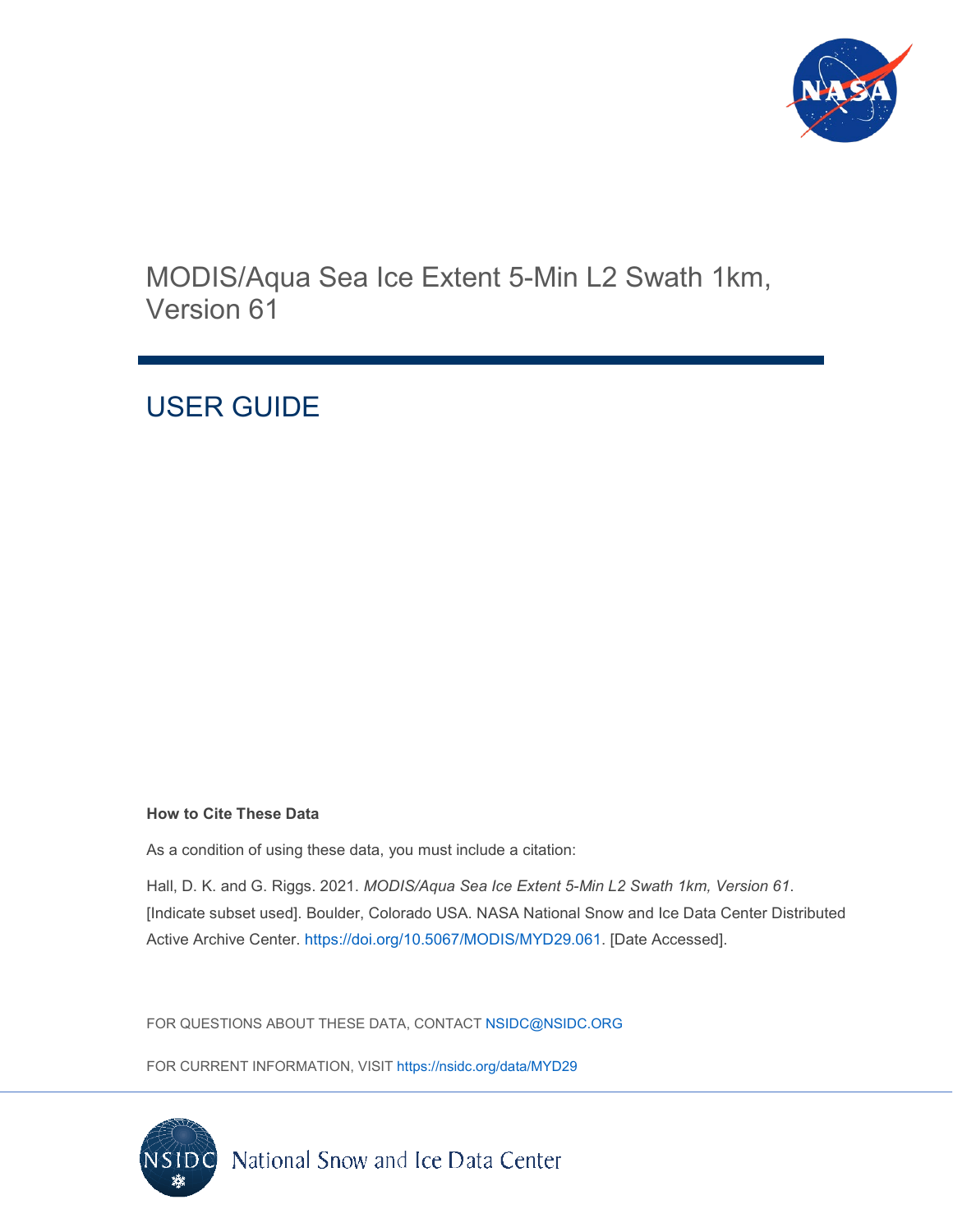## **TABLE OF CONTENTS**

| $\mathbf{1}$ |       |       |  |  |  |
|--------------|-------|-------|--|--|--|
|              | 1.1   |       |  |  |  |
|              | 1.2   |       |  |  |  |
|              | 1.3   |       |  |  |  |
|              |       | 1.3.1 |  |  |  |
|              |       | 1.3.2 |  |  |  |
|              |       | 1.3.3 |  |  |  |
|              |       | 1.3.4 |  |  |  |
|              |       |       |  |  |  |
|              |       | 1.4.1 |  |  |  |
|              |       | 1.4.2 |  |  |  |
|              |       | 1.4.3 |  |  |  |
|              |       | 1.4.4 |  |  |  |
|              | 1.5   |       |  |  |  |
|              |       | 1.5.1 |  |  |  |
|              |       | 1.5.2 |  |  |  |
| 2            |       |       |  |  |  |
|              | 2.1   |       |  |  |  |
|              | 2.2   |       |  |  |  |
|              | 2.3   |       |  |  |  |
|              | 2.4   |       |  |  |  |
|              |       | 2.4.1 |  |  |  |
|              |       | 2.4.2 |  |  |  |
|              |       | 2.4.3 |  |  |  |
|              |       | 2.4.4 |  |  |  |
|              | 2.5   |       |  |  |  |
|              |       | 2.5.1 |  |  |  |
|              | 2.5.2 |       |  |  |  |
|              |       | 2.5.3 |  |  |  |
|              | 2.5.4 |       |  |  |  |
|              |       | 2.5.5 |  |  |  |
|              | 2.6   |       |  |  |  |
|              | 2.7   |       |  |  |  |
|              |       | 2.7.1 |  |  |  |
|              |       | 2.7.2 |  |  |  |
| 3            |       |       |  |  |  |
| 4            |       |       |  |  |  |
| 5            |       |       |  |  |  |
| 6            |       |       |  |  |  |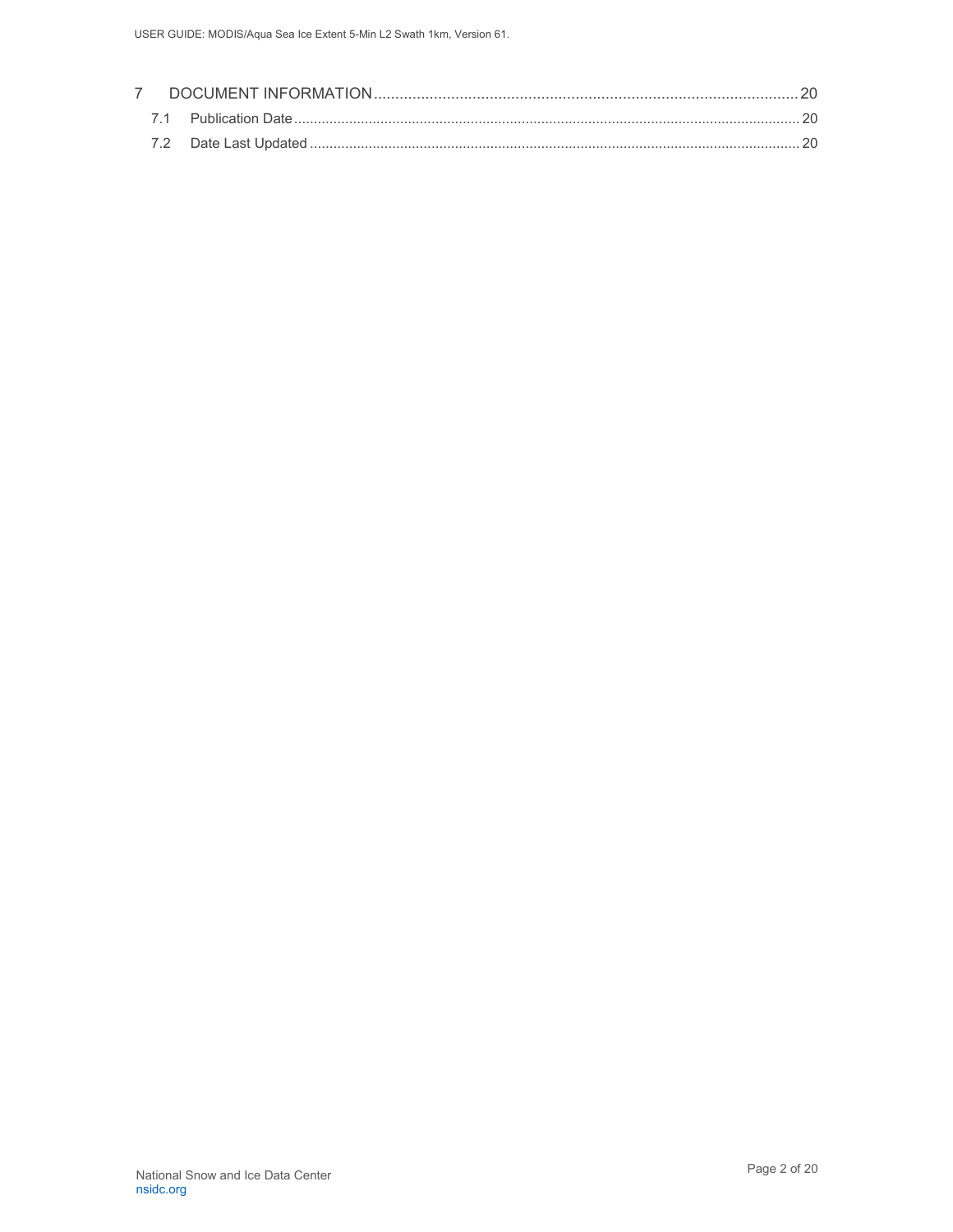# <span id="page-3-0"></span>1 DATA DESCRIPTION

Sea ice is detected using the Normalized Difference Snow Index (NDSI) and ice surface temperature (IST) is estimated using the split-window technique. Snow-covered sea ice typically has a very high reflectance in visible bands and very low reflectance in the shortwave infrared; the NDSI reveals the magnitude of this difference. The MODIS sea ice algorithm calculates NDSI for all ocean pixels in daylight using Aqua MODIS visible bands 4 and 6 and IST during both day and night using Aqua MODIS thermal bands 31 and 32. The Scientific Data Sets (SDSs) included in this product are listed in Table 1 and a sample image of the data is provided in Figure 1.

The terms "Version 61" and "Collection 6.1" are used interchangeably in reference to this release of MODIS data.

| <b>Parameter</b>                     | <b>Description</b>                                                                                                                                                                                                                                                                      | <b>Values</b>                                                                                                                                                                                                |
|--------------------------------------|-----------------------------------------------------------------------------------------------------------------------------------------------------------------------------------------------------------------------------------------------------------------------------------------|--------------------------------------------------------------------------------------------------------------------------------------------------------------------------------------------------------------|
| Ice_Surface_Temperature              | IST is stored as calibrated data<br>(scaled integers). Use the<br>equation below to convert to K:<br>$IST = scale_factor *$<br>(calibrated_data-add_offset)<br>where $scale_factor = 0.01$ and<br>$add\_offset = 0.0$ <sup>1</sup><br>The valid range for ISTs is 210<br>K to 313.20 K. | $0.0:$ missing<br>$1.0:$ no decision<br>$11.0:$ night<br>$25.0:$ land<br>37.0: inland water<br>39.0: open ocean<br>$50.0:$ cloud<br>243-273: expected range of<br>IST calibrated data values<br>655.35: fill |
| Ice_Surface_Temperature<br>_Pixel_QA | General quality estimate of the<br>IST algorithm output based on<br>MODIS bands 31 and 32.                                                                                                                                                                                              | 0: good quality<br>1: other quality<br>252: Antarctica mask<br>253: land mask<br>254: ocean mask<br>$255:$ fill                                                                                              |

### <span id="page-3-1"></span>1.1 Parameters

Table 1**.** SDS Details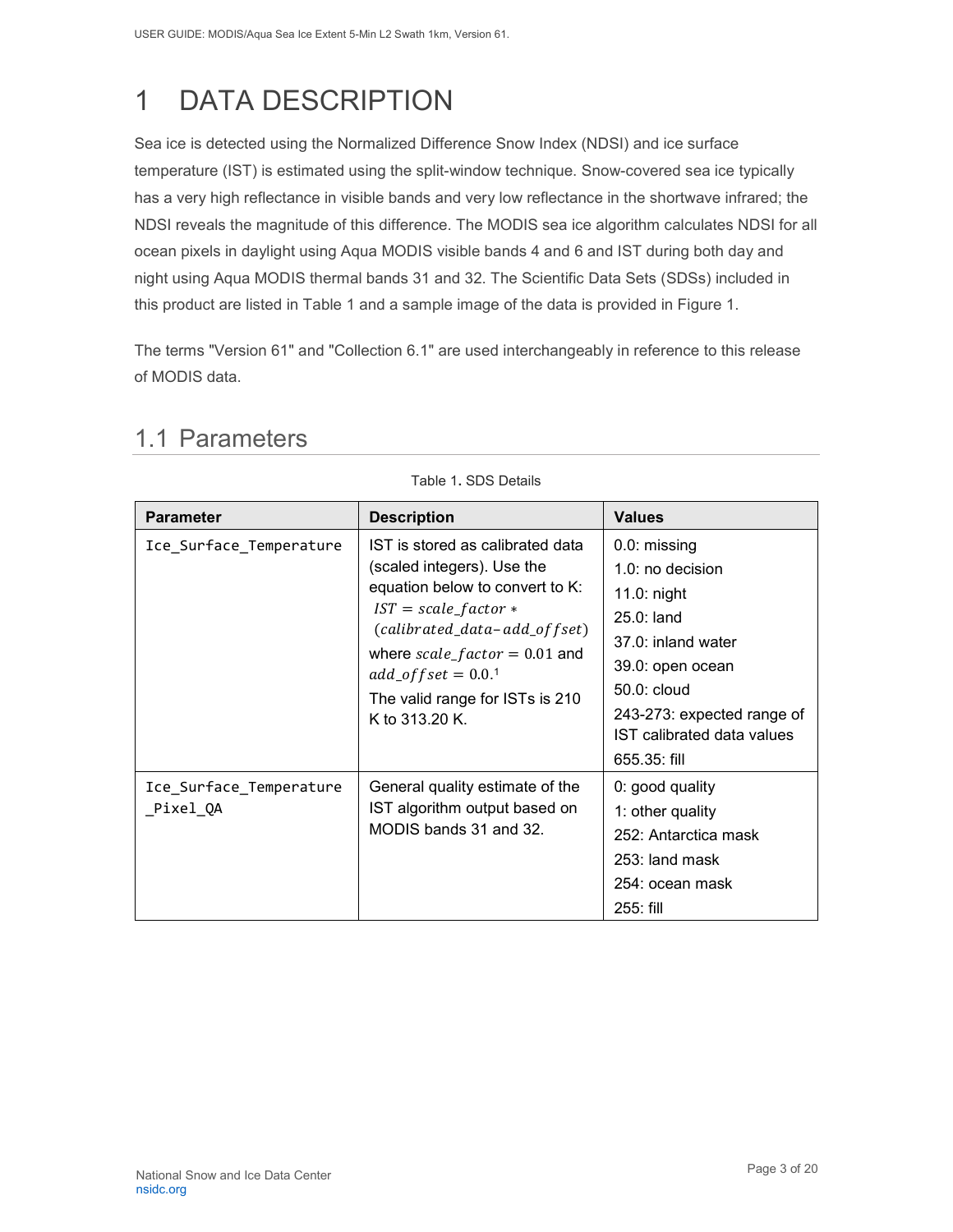| <b>Parameter</b>                                                                                           | <b>Description</b>                                                  | <b>Values</b>                                                                        |
|------------------------------------------------------------------------------------------------------------|---------------------------------------------------------------------|--------------------------------------------------------------------------------------|
| Sea_Ice_by_Reflectance                                                                                     | Sea ice extent                                                      | 0: missing                                                                           |
|                                                                                                            |                                                                     | 1: no decision                                                                       |
|                                                                                                            |                                                                     | $11:$ night                                                                          |
|                                                                                                            |                                                                     | $25:$ land                                                                           |
|                                                                                                            |                                                                     | 37: inland water                                                                     |
|                                                                                                            |                                                                     | 39: ocean                                                                            |
|                                                                                                            |                                                                     | $50:$ cloud                                                                          |
|                                                                                                            |                                                                     | $100$ : lake ice                                                                     |
|                                                                                                            |                                                                     | $200:$ sea ice                                                                       |
|                                                                                                            |                                                                     | 254: detector saturated                                                              |
|                                                                                                            |                                                                     | 255: fill                                                                            |
| Sea_Ice_by_Reflectance                                                                                     | General quality estimate of the<br>sea Ice algorithm output.        | 0: good quality                                                                      |
| Pixel QA                                                                                                   |                                                                     | 1: other quality                                                                     |
|                                                                                                            |                                                                     | 252: Antarctica mask                                                                 |
|                                                                                                            |                                                                     | 253: land mask                                                                       |
|                                                                                                            |                                                                     | 254: ocean mask                                                                      |
|                                                                                                            |                                                                     | 255: fill                                                                            |
| Latitude                                                                                                   | Coarse resolution (5 km)<br>latitudes for geolocating the<br>SDSs.  | Values correspond to the<br>pixel center of 5 km x 5 km<br>blocks in the data array. |
| Longitude                                                                                                  | Coarse resolution (5 km)<br>longitudes for geolocating the<br>SDSs. | Values correspond to the<br>pixel center of 5 km x 5 km<br>blocks in the data array. |
| <sup>1</sup> Values for scale_factor and add_of fset are also stored as Local Attributes with the IST SDSs |                                                                     |                                                                                      |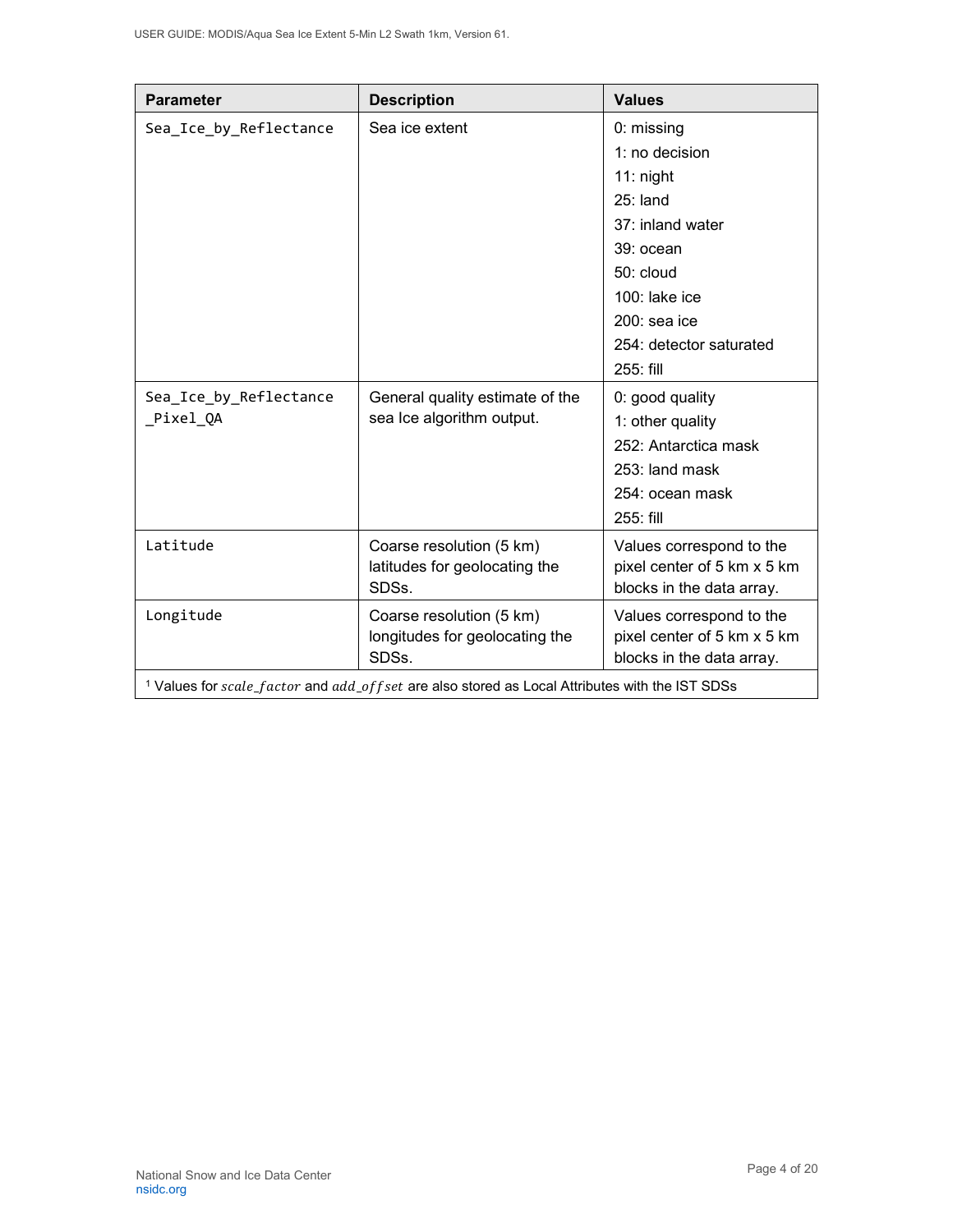## <span id="page-5-0"></span>1.2 Sample Image



Figure 1**.** Typical MODIS swath data showing sea ice extent (top center) and IST (top right) from the Arctic Ocean along the Alaska and Russia coasts. The IST interval shown here ranges from 265– 273 K. At 1-km resolution, details of sea ice extent can be seen in clear sky conditions. Subset images in the lower row of Chukchi Sea (middle) and Lisburne Peninsula, AK (right) reveal detail in data. Upper/lower left panels show corresponding false color image from MOD021KM to aid interpretation.

## <span id="page-5-1"></span>1.3 File Information

### <span id="page-5-2"></span>1.3.1 File Format

Data are provided in HDF-EOS2 format and are stored as 8-bit unsigned integers. For software and more information, visit the [HDF-EOS](https://portal.hdfgroup.org/display/support) website.

### <span id="page-5-3"></span>1.3.2 Data File

As shown in Figure 2, each data file includes two data fields (Sea\_Ice\_by\_Reflectance and Ice Surface Temperature), two data quality fields (Sea Ice by Reflectance Pixel QA and Ice\_Surface\_Temperature\_Pixel\_QA), and two geolocation data fields (Latitude and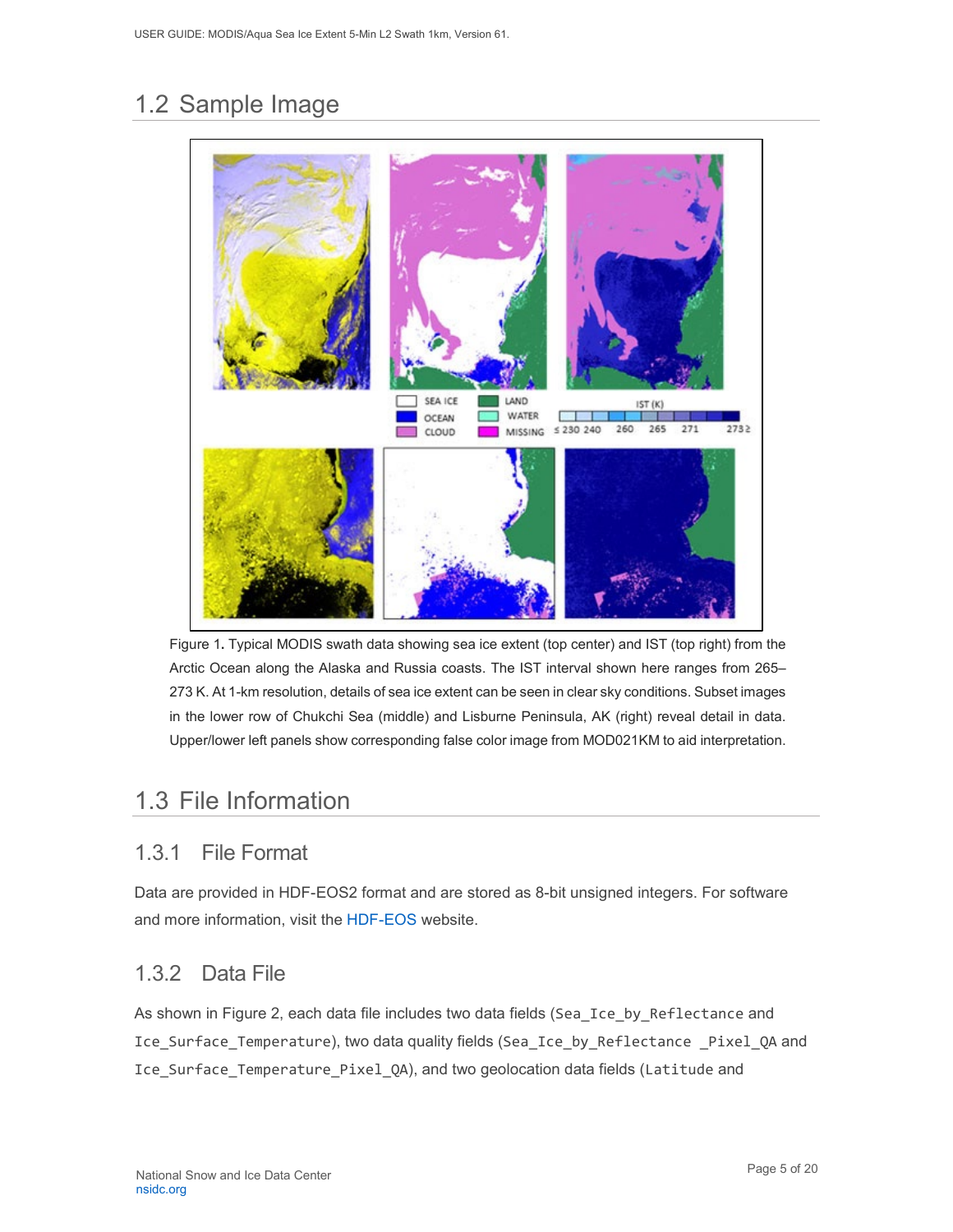Longitude). In addition, three file level metadata objects (CoreMetadata.0, ArchiveMetadata.0, and StructMetadata.0) are stored as global attributes in the HDF file.



Figure 2**.** This figure shows the MYD29 fields included in each data file as displayed with HDFView software.

#### <span id="page-6-0"></span>1.3.3 Ancillary Files

A browse image file (.jpg) and metadata file (.xml) are provided with each data file.

#### <span id="page-6-1"></span>1.3.4 Naming Convention

Files are named according to the following convention and as described in Table 2.

#### **File naming convention:**

```
MYD[PID].A[YYYY][DDD].[HHMM].[VVV].[yyyy][ddd][hhmmss].hdf
```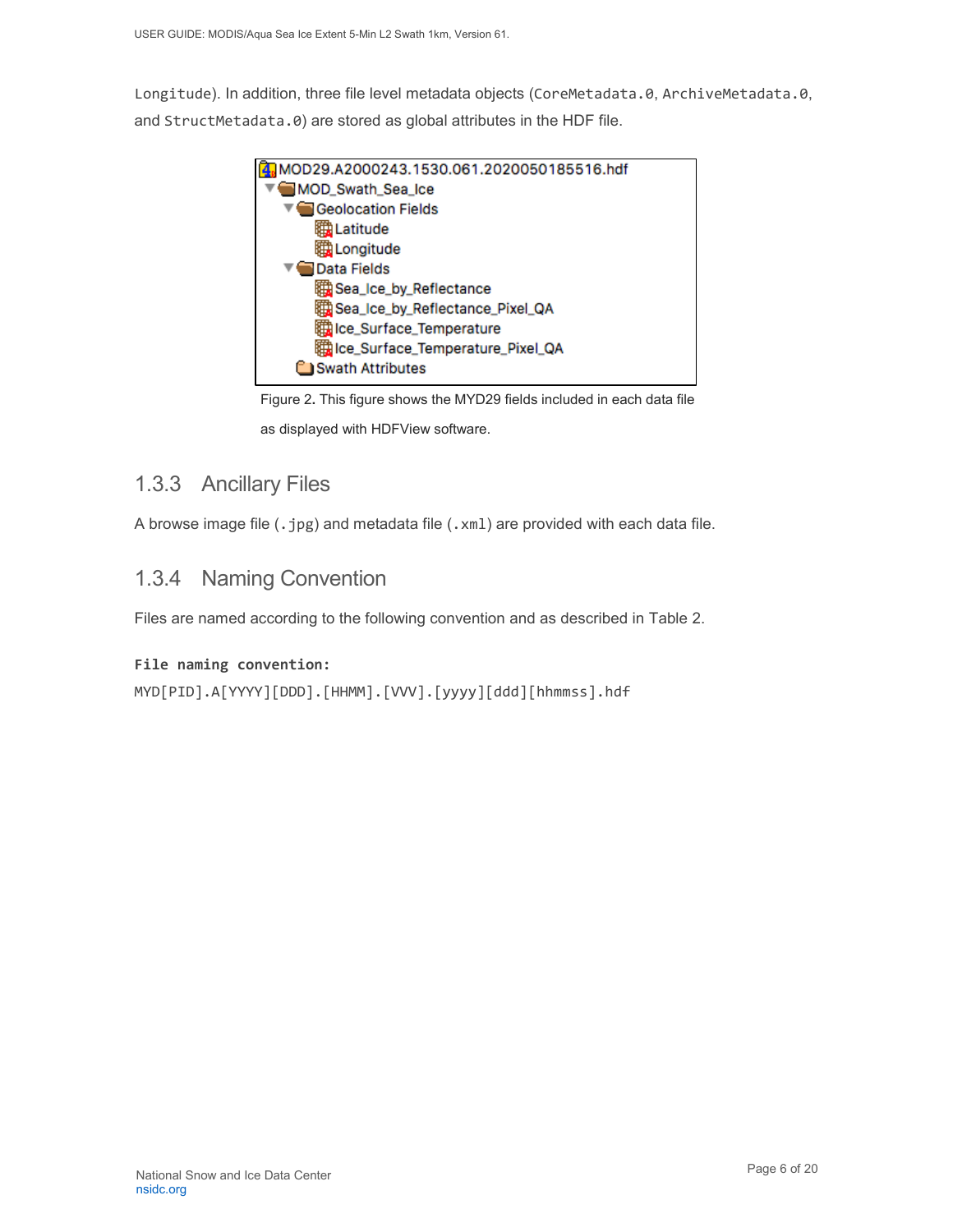| MYD         | MODIS/Aqua                           |
|-------------|--------------------------------------|
| PTD         | Product ID                           |
| A           | Acquisition date follows             |
| YYYY        | Acquisition year                     |
| חממ         | Acquisition day of year              |
| <b>HHMM</b> | Acquisition hour and minute in GMT   |
| VVV         | Version (Collection) number          |
| уууу        | Production year                      |
| hbb         | Production day of year               |
| hhmmss      | Production hour/minute/second in GMT |
| .hdf        | HDF-EOS formatted data file          |

Table 2. File Name Variables

#### **File name example:**

MYD29.A2000243.1530.061.2020050185516.hdf

**Note**: Data files contain important metadata, including global attributes that are assigned to the file and local attributes like coded integer keys that provide details about the data fields. In addition, each HDF-EOS data file has a corresponding XML metadata file (.xml), which contains some of the same internal metadata as the HDF-EOS file plus additional information regarding user support, archiving, and granulespecific post-production. For detailed information about MODIS metadata fields and values, see the MODIS Sea Ice User Guide to Collection 6.1 (Riggs et al., 2015).

### <span id="page-7-0"></span>1.4 Spatial Information

MYD29 data files contain five minutes of swath data, known as a swath scene. Five minutes of MODIS swath data typically comprise 203 full scans of the MODIS instrument and occasionally 204. With an along-track viewing path of 10 km, each scan acquires 10 pixels in the 1 km bands, and thus a scene typically contains 2,030 pixels in the along-track direction and occasionally 2,040. The instrument's ±55 degree scanning pattern yields 1,354 pixels per scene in the cross-track direction. In general, 144 5-minute scenes are acquired during daylight.

#### <span id="page-7-1"></span>1.4.1 Coverage

Coverage is global. Aqua's sun-synchronous, near-polar circular orbit is timed to cross the equator from south to north (ascending node) at approximately 1:30 p.m. local time. Complete global coverage occurs every one to two days (more frequently near the poles). The following sites offer tools that track and predict Aqua's orbital path: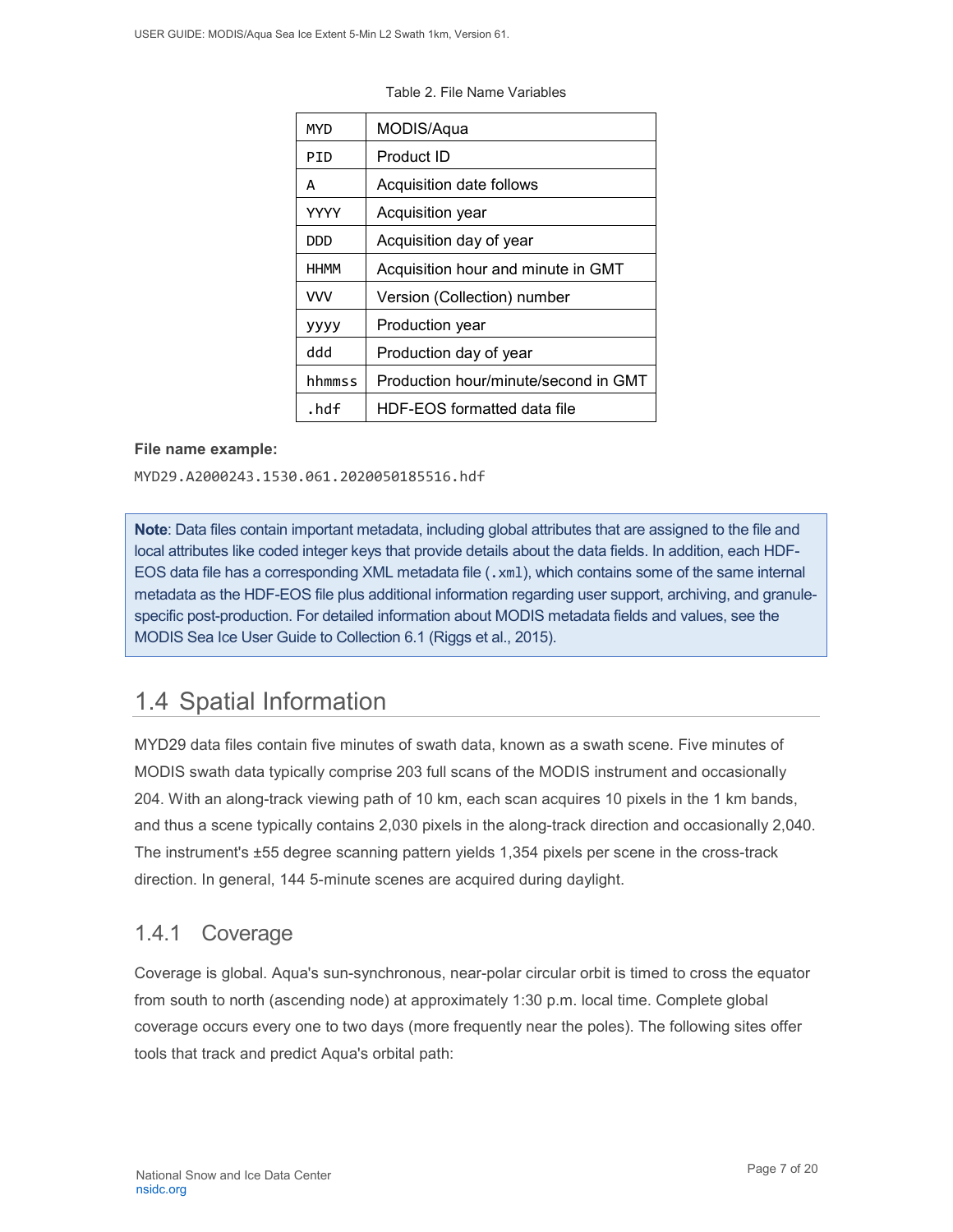- [Daily Aqua Orbit Tracks,](http://www.ssec.wisc.edu/datacenter/aqua/GLOBAL.html) Space Science and Engineering Center, University of Wisconsin-Madison
- [NASA LaRC Satellite Overpass Predictor](https://cloudsgate2.larc.nasa.gov/cgi-bin/predict/predict.cgi) (includes viewing zenith, solar zenith, and ground track distance to specified lat/lon)

#### <span id="page-8-0"></span>1.4.2 Projection

This data set is not projected. Swaths are georeferenced using the 5 km latitude and longitude array fields, which are based on GPS measurements, and reference the WGS84 datum.

#### <span id="page-8-1"></span>1.4.3 Resolution

1 km (at nadir) for data fields 5 km for geolocation fields

#### <span id="page-8-2"></span>1.4.4 Geolocation

Data in the 5 km 'Latitude' and 'Longitude' SDSs correspond to the center pixel of 5 x 5 blocks of 1 km pixels in the sea ice SDSs. The following section describes how to map the 5 km geolocation SDSs to MODIS 1 km sea ice SDSs.

HDF-EOS formatted data files contain dimension maps that specify how each dimension of each geolocation field relates to the corresponding dimension in each data field. When a data field and a geolocation field share a named dimension, no explicit map is needed. However, for data sets like MOD29/MYD29, in which the resolution of the geolocation dimension (5 km) differs from the resolution of the data dimension (1 km), two values; 'Offset' and 'Increment' are needed to fully define the mapping.

'Offset' specifies the location along the data dimension of the first data point with a corresponding entry along the geolocation dimension. 'Increment' then specifies the number of steps between subsequent data points with corresponding geolocation points. For MOD29/MYD29, 'Offset' = 2 and 'Increment'  $= 5$ , thus the first element  $(0,0)$  in the 'latitude' and 'longitude' fields corresponds to element (2,2) in the Sea Ice by Reflectance field. Increments of five pixels in the cross track and along track direction correspond to subsequent elements in the geolocation fields as shown in Figure 3.

The dimension map including the 'offset' and 'increment' is stored in the 'StructMetadata' global attribute. For more information about dimension maps and geolocation offsets and increments, see Riggs et al. (2015).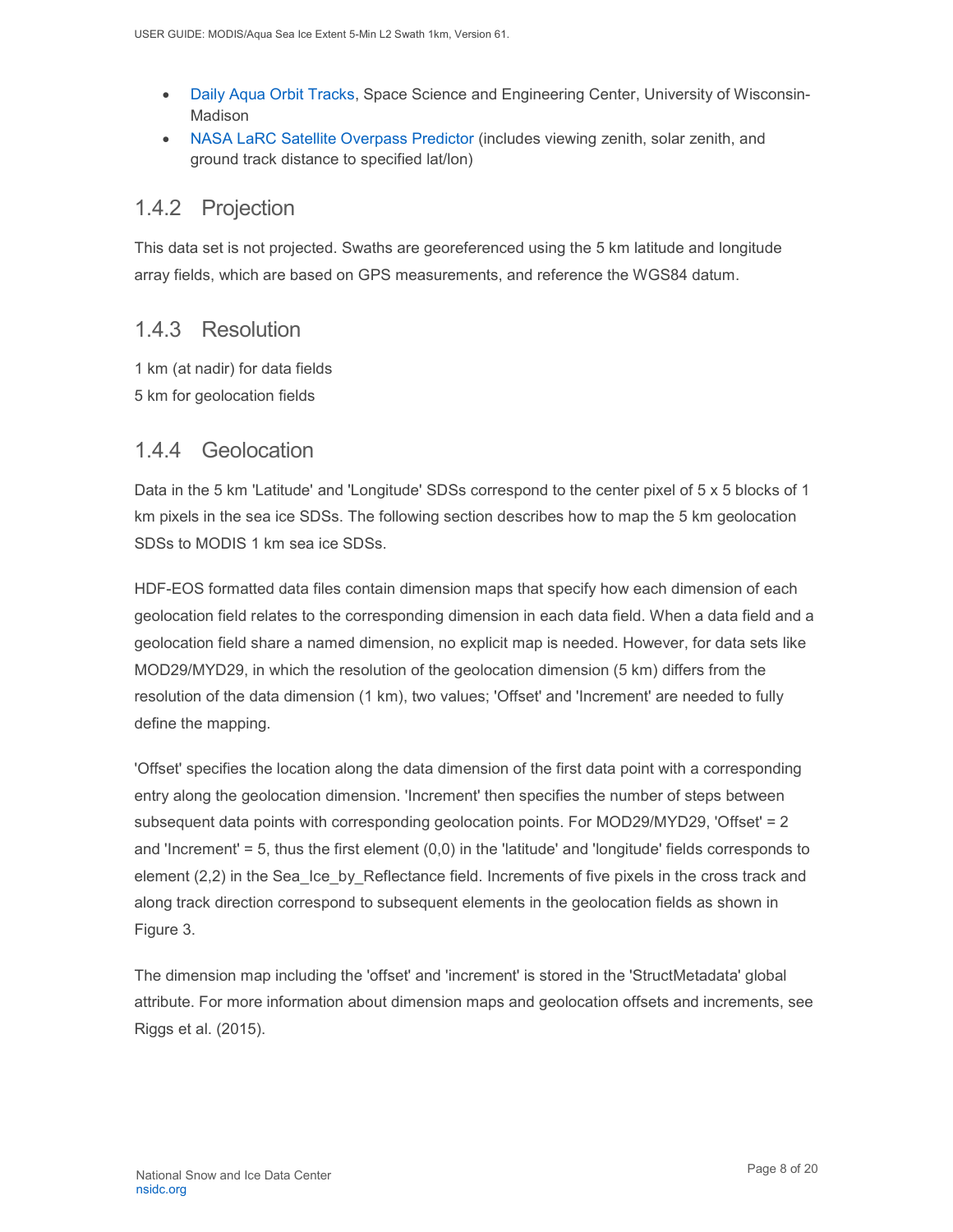

Figure 3**.** This figure shows how MOD29/MYD29 1 km data fields map to 5 km latitude and longitude geolocation fields.

## <span id="page-9-0"></span>1.5 Temporal Information

### <span id="page-9-1"></span>1.5.1 Coverage

MODIS Aqua data are available from 4 July 2002 to present. However, because the NDSI depends on visible light, data are not produced when viewing conditions are too dark. In addition, anomalies over the course of the Aqua mission have resulted in minor data outages. If you cannot locate data for a particular date or time, check the [MODIS/Aqua Data Outages](http://modaps.nascom.nasa.gov/services/production/outages_aqua.html) web page.

### <span id="page-9-2"></span>1.5.2 Resolution

Each data file contains five minutes of swath data (one scene).

# <span id="page-9-3"></span>2 DATA ACQUISITION AND PROCESSING

## <span id="page-9-4"></span>2.1 Background

The content of MODIS sea ice data files differs between day and night because visible data are not acquired when Earth's surface is dark. However, thermal data are acquired during both day and night. Users should be aware that swath data acquired during daylight, or during a mix of day and night mode, contain variables for both sea ice extent and ice surface temperature, while swath data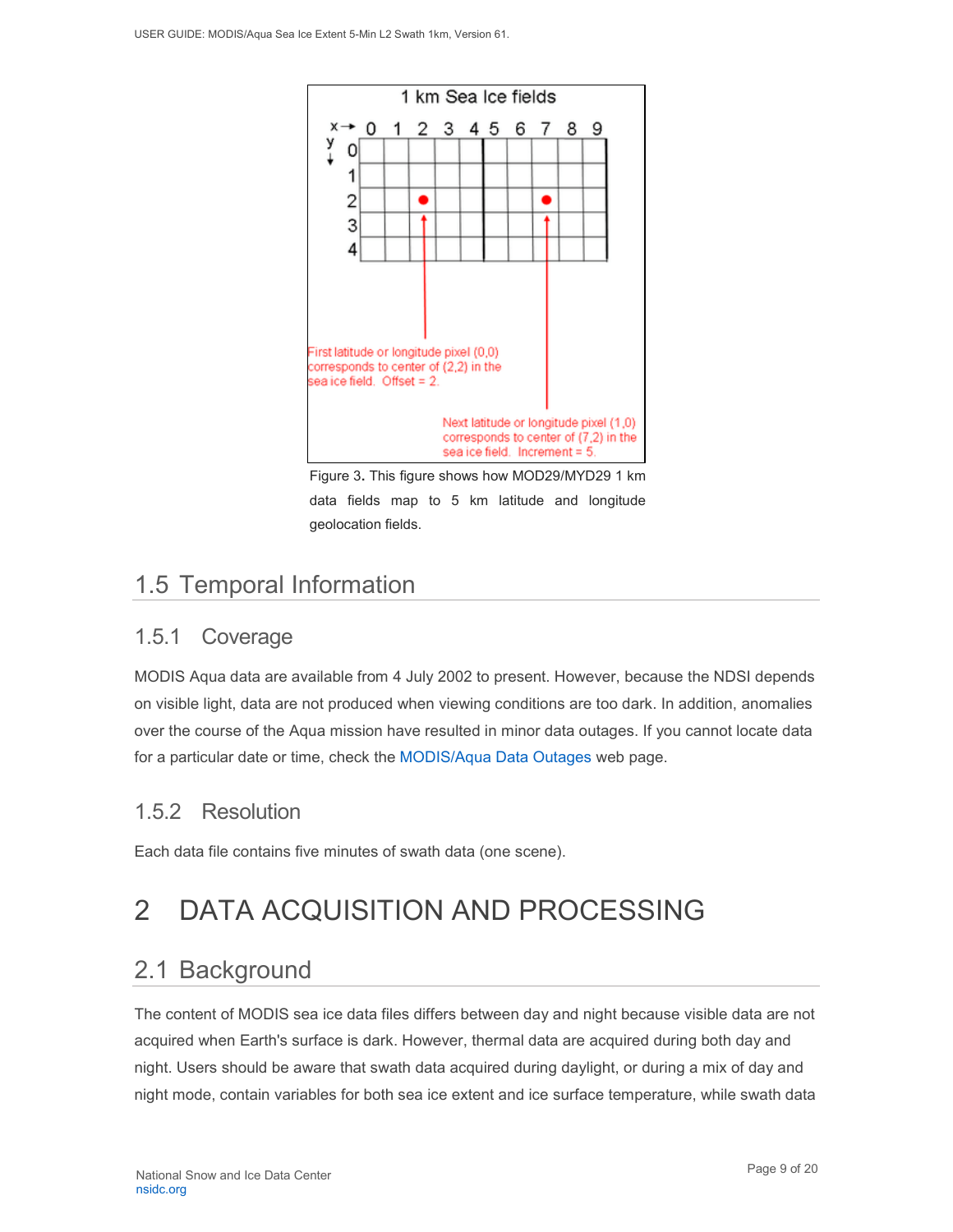acquired completely in night mode contain only the ice surface temperature variables. Thus, daily sea ice data sets are split into separate files for day and night.

**Note:** The DayNightFlag object, a metadata value stored with the CoreMetadata.0 global attribute, indicates whether the entire swath was acquired during daylight (day), darkness (night), or a mix of day and night (both).

## <span id="page-10-0"></span>2.2 Acquisition

MODIS scans the entire globe every one to two days. As such, most locations on Earth are imaged at least once per day and more frequently where swaths overlap (e.g. near the poles). Aqua's sunsynchronous, near-circular polar orbit is timed to cross the equator from south to north (ascending node) at approximately 1:30 p.m. local time.

#### **Ongoing changes in the Aqua orbit**

The Aqua flight operations team completed [mission manuevers](https://modis.gsfc.nasa.gov/news/individual.php?news_id=100389) related to maintaining a 1:30 PM MLT equator crossing and 705 km orbit altitude on March 18, 2021. In July 2021, Aqua began drifting to a later MLT. In January 2022, Aqua will begin its constellation exit by stopping all maneuvers except collision avoidance maneuvers and will exceed a 1:45 PM MLT crossing in February 2023. MLT will continue to drift after this, reaching 3:50 PM around August 2026. Aqua MODIS will remain operational and generate the full suite of products until the end of the mission in August 2026.

Later crossing times for an afternoon platform like Aqua mean lower solar elevations leading to more prevalent shadows. This decrease in orbit altitude alters the spatial coverage of the sensor including possible gaps in spatial sampling, decreased spatial coverage, and higher spatial resolution. Products are mostly expected to be science quality except for reduced grid size (from lower altitude) and without a strict 16-day repeat of observations (from drift and changing orbit).

Details on the impact of the Constellation Exit on the quality of the product are being compiled and [will be](https://landweb.modaps.eosdis.nasa.gov/cgi-bin/QS/new/index.cgi)  posted [when available.](https://landweb.modaps.eosdis.nasa.gov/cgi-bin/QS/new/index.cgi)

### <span id="page-10-1"></span>2.3 Sources

Table 3 lists the MODIS C61 products that are used as inputs to the MODIS sea ice algorithm. For a detailed description of the MODIS sea ice detection algorithm, see the Algorithm Theoretical Basis Document (Hall et al., 2001).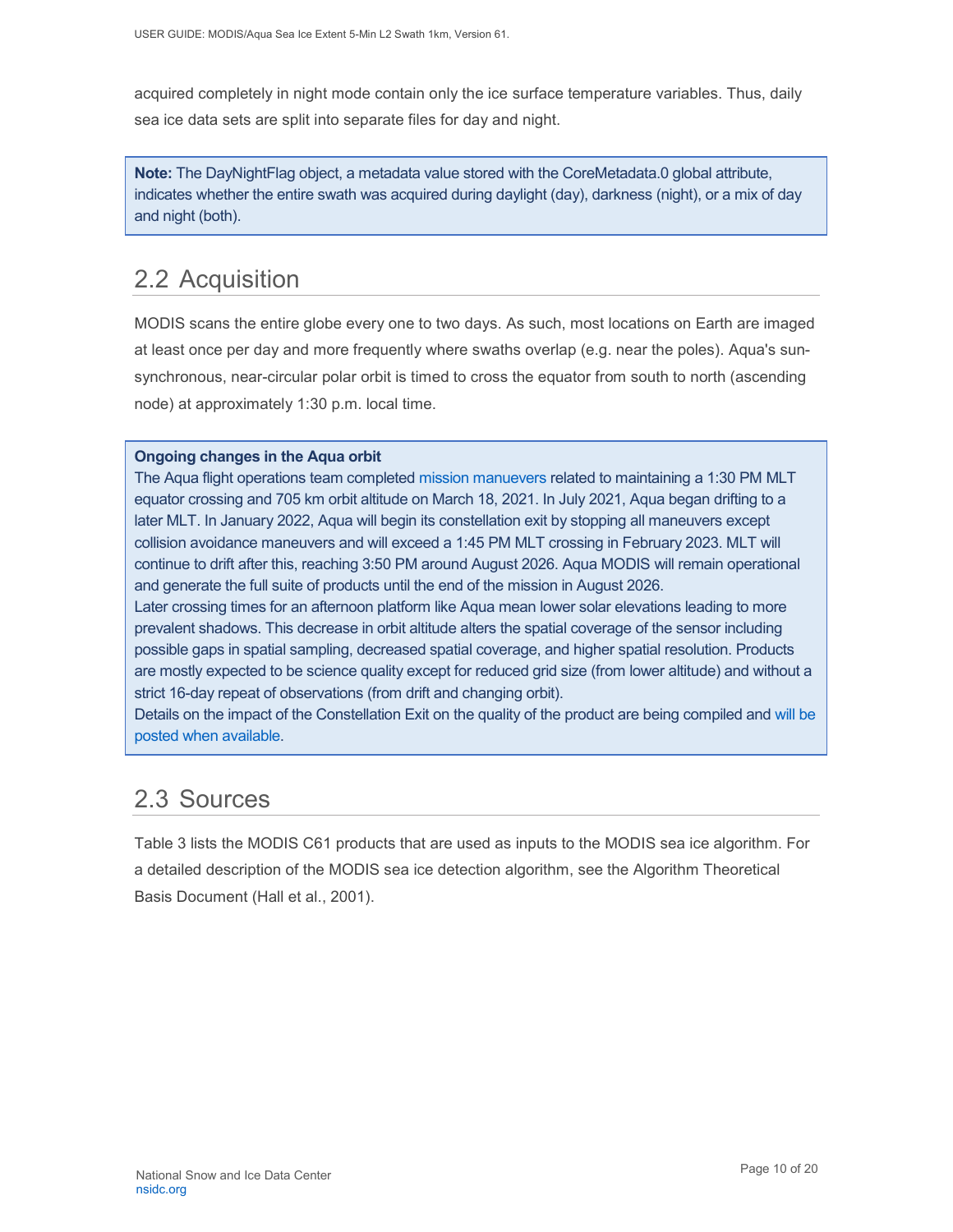| <b>Product ID</b> | <b>Long Name</b>                                                | Data Used                                                                                                                      |
|-------------------|-----------------------------------------------------------------|--------------------------------------------------------------------------------------------------------------------------------|
| MOD021KM          | <b>MODIS Level 1B</b><br>Calibrated and Geolocated<br>Radiances | Band: 1 (0.645 µm); Band: 2 (0.865 µm);<br>Band: 4 (0.555 µm); Band: 6 (1.640 µm);<br>Band: 31 (11.03 µm); Band: 32 (12.02 µm) |
| MOD <sub>03</sub> | <b>MODIS Geolocation</b>                                        | Land/Water Mask; Solar Zenith Angle; Latitude;<br>Longitude; Geoid Height                                                      |
| <b>MOD35 L2</b>   | <b>MODIS Cloud Mask</b>                                         | Unobstructed Field of View Flag; Day/Night Flag                                                                                |

Table 3. Inputs to the MODIS sea ice algorithm

### <span id="page-11-0"></span>2.4 Processing

The MODIS sea ice algorithm identifies ice-covered oceans by reflectance characteristics and IST using the split-window technique. A processing description for the sea ice, IST, and quality assurance (QA) parameters are described in the sections below, and a flow diagram for the MODIS sea ice algorithm is shown in Figure 4.



Figure 4. Flowchart showing the MOD29 and MYD29 sea ice algorithm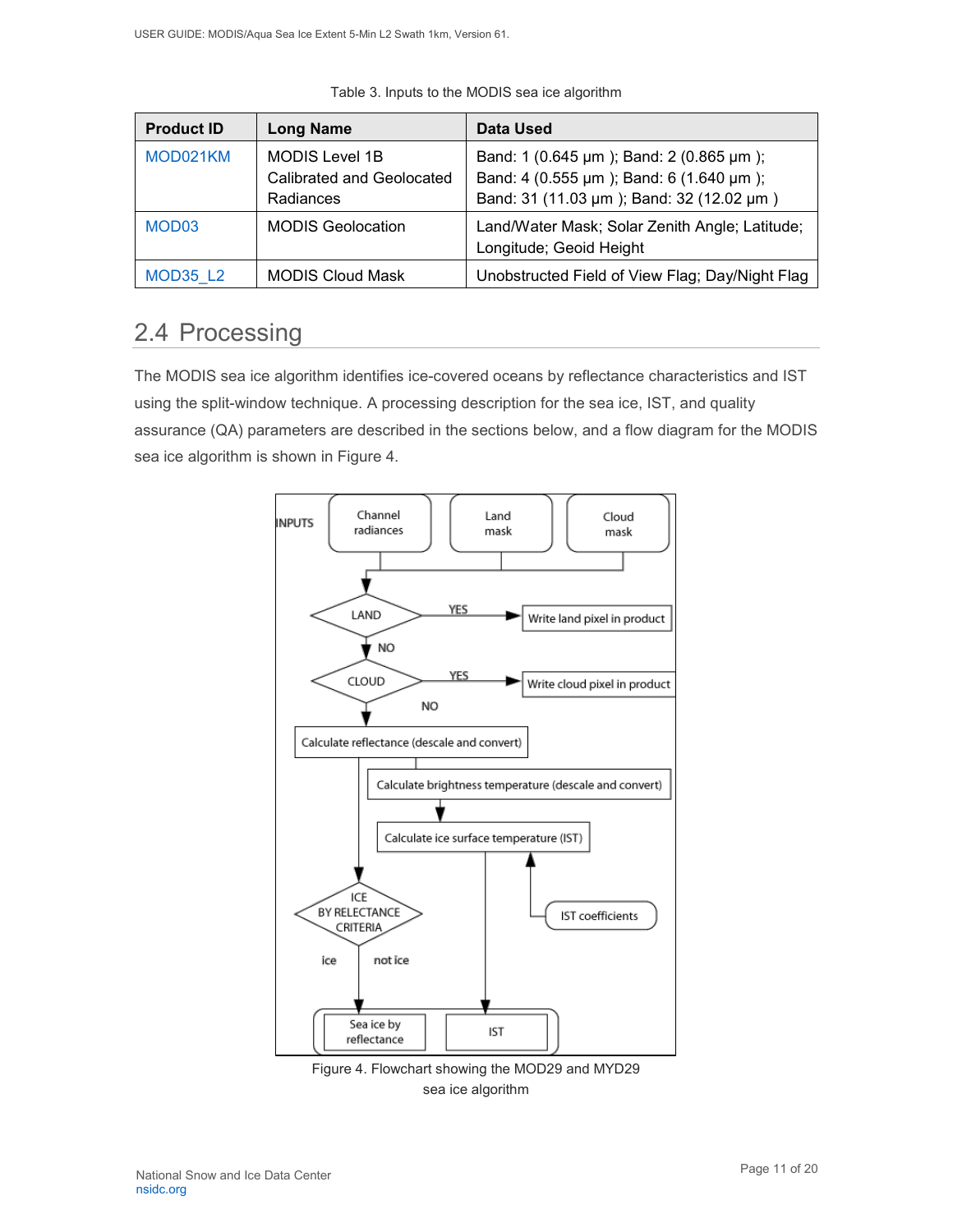### <span id="page-12-0"></span>2.4.1 Sea Ice

Sea ice analysis is constrained to daylight ocean pixels that have visible reflectance greater than 10 percent and are not obstructed by clouds. The MOD03 land/water mask is used to guide processing on oceans. The mask's three ocean categories: deep, moderate, and shallow, are all processed as ocean with no distinction between the categories.

Top-of-the-atmosphere (TOA) reflectance is read from MOD021KM and screened for missing and unusable data. Unusable data results from processing at L1B when the sensor radiance data fails to meet acceptable criteria. The algorithm maps missing MOD021KM data as 'missing' in the output. No action is taken in the algorithm to analyze missing data. If other anomalous conditions are encountered in the input data, the algorithm sets 'no decision' for that pixel, except for a few cases where a value indicating the source of the anomaly is written.

Land and inland water bodies are masked using the land/water mask in MOD03. Clouds are masked using the MODIS Cloud Mask (MOD35\_L2) 'unobstructed field-of-view' flag. If the flag is set to 'certain cloud', the pixel is set to 'cloud.' If the cloud flag is set to 'clear', or any level of possible cloud, the pixel is interpreted as 'clear.' That logic is used to increase the number of retrievals balanced against the cloud conservative nature of the cloud mask and accepts potential ice/cloud confusion and cloud contamination in IST.

Sea ice detection is achieved by using grouped criteria tests for sea ice reflectance characteristics in the visible and near-infrared regions. The algorithm assumes that sea ice is snow-covered and that the NDSI can be used to detect sea ice. The NDSI is computed from MODIS band 4 (0.55  $\mu$ m) and band 6 (1.6 µm) as follows:

$$
NDSI = \frac{(band4 - band6)}{(band4 + band6)}
$$

Pixels that pass all of the following criteria tests are identified as sea ice and passed through for additional tests:

- $NDSI > 0.4$
- Band 2 (visible) reflectance > 0.11
- Band 1 reflectance > 0.10

The algorithm also conducts intermediate checks based on theoretical bounds of 0 to 1 for reflectance and -1.0 to +1.0 for the NDSI. However, the sea ice test is performed regardless of violations of these limits and the QA data is set to indicate an unusual condition with low quality result.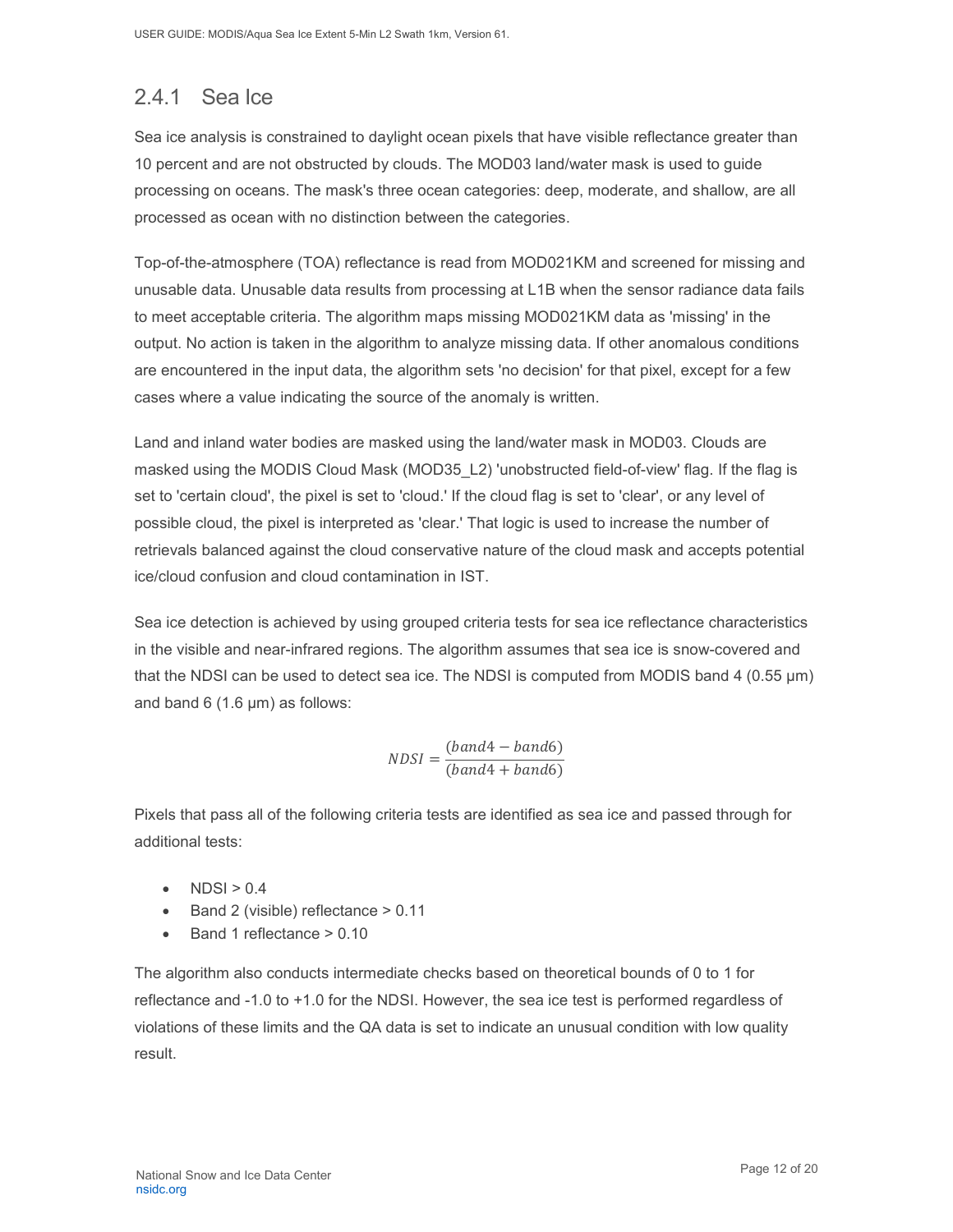### <span id="page-13-0"></span>2.4.2 IST

The IST algorithm is constrained to ocean pixels that are not obstructed by clouds and is run for daytime and nighttime data. The MOD03 land/water mask is used to guide processing on oceans. The mask's three ocean categories: deep, moderate and shallow, are all processed as ocean with no distinction between the categories.

Radiance data for bands 31 and 32 are read from MOD021KM and converted to brightness temperatures using a version of the Plank function:

$$
T = \frac{c_2 v}{\ln\left(1 + \left(\frac{e c_1 v^3}{E}\right)\right)}
$$

where:

 $T =$  brightness temperature (K)

 $c_1$  = 1.1910659 × 10<sup>-5</sup> m W·m<sup>-2</sup>·sr·cm<sup>-4</sup>

 $c_2$  = 1.438833 cm K

 $v =$  central wavelength in cm<sup>-1</sup>

 $E =$  radiance from sensor in m W·m<sup>-2</sup>·sr·cm<sup>-4</sup>

 $e =$  emissivity

ISTs are estimated using a split-window technique and a version of Key's equation for the Advanced Very High Resolution Radiometer (AVHRR) that was adapted for use with MODIS Channels 31 and 32 (Key et al., 1997):

$$
IST = a + bT_{31} + c(T_{31} - T_{32}) + d((T_{31} - T_{32})(\sec(q) - 1))
$$

where:

 $T_{31}$  = brightness temperature of MODIS channel 31 (11 µm)

 $T_{32}$  = brightness temperature of MODIS channel 32 (12 µm)

 $q$  = sensor scan angle from nadir

 $a, b, c$ , and  $d$  are coefficients determined by a multilinear regression of brightness temperatures to estimated surface temperatures.

Coefficients for the IST equation were derived using MODIS spectral response functions and radiative transfer calculations. Different coefficients sets are used for each of three temperature ranges in the Northern and Southern Hemispheres as shown in Table 4: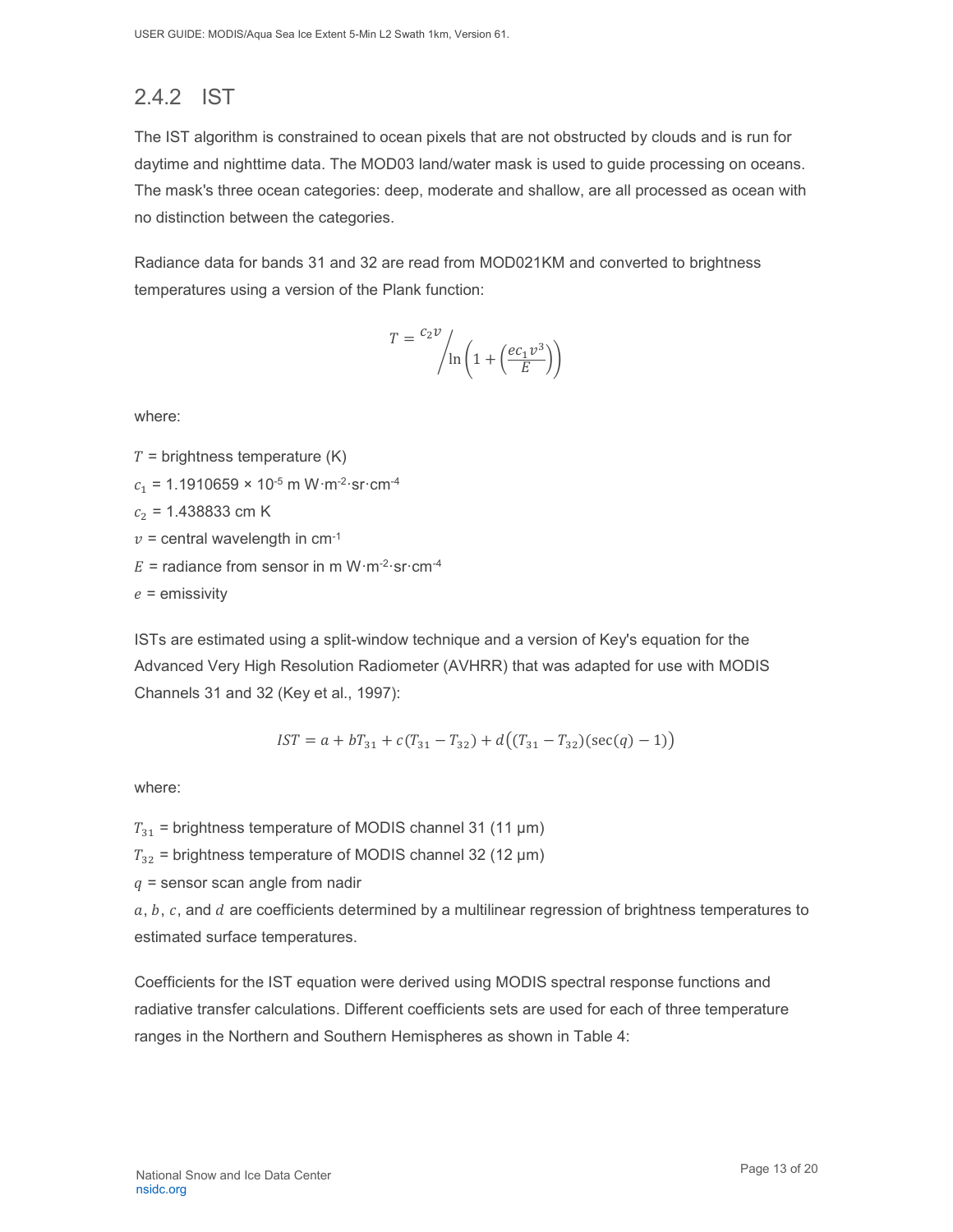| T(K)       | Coef. | N. Hemisphere | S. Hemisphere |
|------------|-------|---------------|---------------|
| < 240      | a     | -1.5711228087 | -0.1594802497 |
|            | b     | 1.0054774067  | 0.9999256454  |
|            | C     | 1.8532794923  | 1.3903881106  |
|            | d     | -0.7905176303 | -0.4135749071 |
| 240 to 260 | a     | -2.3726968515 | -3.3294560023 |
|            | b     | 1.0086040702  | 0.9999256454  |
|            | c     | 1.6948238801  | 1.2145725772  |
|            | d     | -0.2052523236 | 0.1310171301  |
| > 260      | а     | -4.2953046345 | -5.207360416  |
|            | b     | 1.0150179031  | 1.0194285947  |
|            | c     | 1.9495254583  | 1.5102495616  |
|            | d     | 0.197132579   | 0.2603553496  |

Table 4. N. and S. Hemisphere IST Coefficient Sets

The MOD021KM data is screened for missing data and for unusable data. Unusable data result from the processing at L1B when the sensor radiance data fails to meet acceptable criteria. MODIS data may be unusable for several reasons. Specifics of L1B processing and criteria can be found at the [MODIS Characterization Support Team](https://mcst.gsfc.nasa.gov/) (MCST) web page and in supporting documentation. In the case of missing data, the algorithm maps the data as 'missing' in the output product. No action is taken in the algorithm to make an analysis for missing data. If other anomalous conditions occur with the input data, the algorithm makes no decision for that pixel, except for a few anomalous conditions where a value indicating the source of the anomaly is written.

Quality checks are applied to the input data and at intermediate processing steps. If intermediate checks are failed, the quality value is lowered and the final quality value associated with a pixel is output. Clouds are masked using the MODIS Cloud Mask data product (MOD35\_L2) 'unobstructed field-of-view' flag for both daytime and nighttime data. If the cloud flag is set to 'clear' or any level of possible cloud, the pixel is interpreted as 'clear'. That logic is used to increase the number of retrievals balanced against the cloud conservative nature of the cloud mask and accepts potential ice/cloud confusion and cloud contamination in IST.

#### <span id="page-14-0"></span>2.4.3 Sea Ice QA

The sea ice QA SDS provides an indication of the quality of the sea ice by reflectance algorithm output for each pixel. QA performed within the algorithm checks that the input data and calculated intermediate values lie within theoretical or expected ranges. The default QA value is good (0); if any of the data checks fail, the value is set to 'other' (1). If the algorithm was not applied, for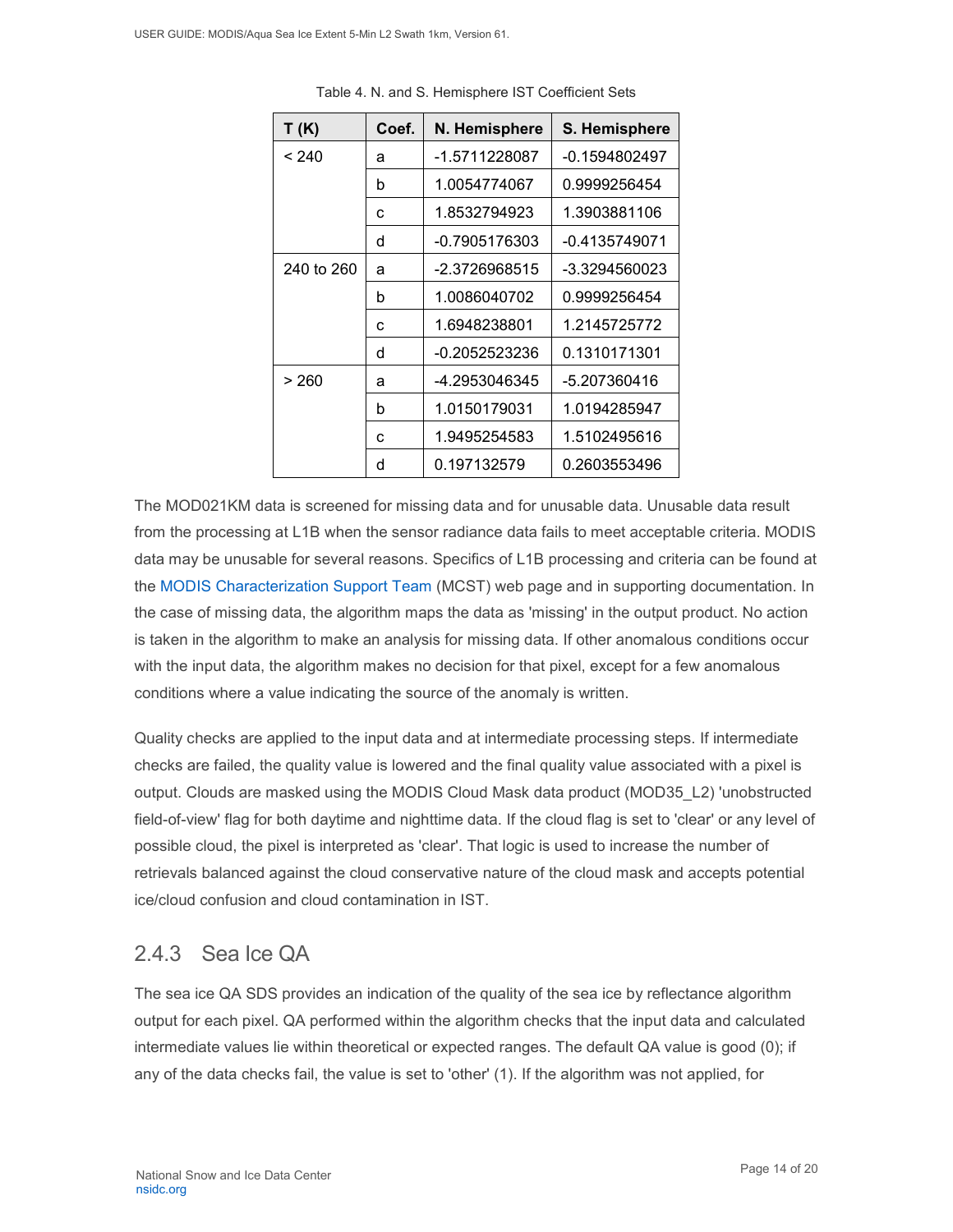example to a land pixel, then the mask value is output. Unless the input data is unusable or missing, the data quality will usually be set to good.

### <span id="page-15-0"></span>2.4.4 IST QA

The IST QA SDS provides an indication of the quality of the output data. The algorithm checks that the input data and calculated intermediate values lie within theoretical or expected ranges. The default QA value is good (0); if any of the data checks fail, the value is set to 'other' (1). If the algorithm was not applied, for example to a land pixel, then the mask value is output. Unless the input data is unusable or missing, the data quality will usually be set to good.

### <span id="page-15-1"></span>2.5 Quality Information

#### <span id="page-15-2"></span>2.5.1 Sea Ice Extent

Sea ice extent has been evaluated by visual comparison with MODIS radiance imagery and comparative analysis with sea ice products and maps from other sources. Although the MODIS Science Team is not aware of any definitive quantitative evaluations, qualitative comparisons suggest that the sea ice extent maps can be very accurate under clear sky conditions, showing ice details at 1 km resolution. However, the extensive and frequent cloud cover in the Arctic factors against the use of MODIS data for monitoring sea ice conditions.

#### <span id="page-15-3"></span>2.5.2 IST

For the IST product, the algorithm is applied to all ocean pixels without pre-screening for the possible occurrence of sea ice. The IST algorithm is not a sea surface temperature algorithm and should not be used as one. ISTs in this data set are only relevant in the context of oceans and seas where sea ice occurs.

Water vapor and the presence of any clouds potentially degrades the accuracy of the ISTs. Under ideal conditions (clear skies and low water vapor), IST accuracy is estimated at 1-3 K (Hall et al., 2004, Scambos et al., 2006, Shuman et al., 2014, and Hall et al., 2015).

The IST algorithm utilizes the MODIS scan angle range of 55 degrees in the IST calculation. The science team has compared this convention with using the MODIS sensor zenith angle, which includes the surface curvature effect, and found that both geometries yield accurate ISTs; in general within 1 K of each other. The science team continues to evaluate the practice of using the fixed sensor scan angle to calculate ISTs.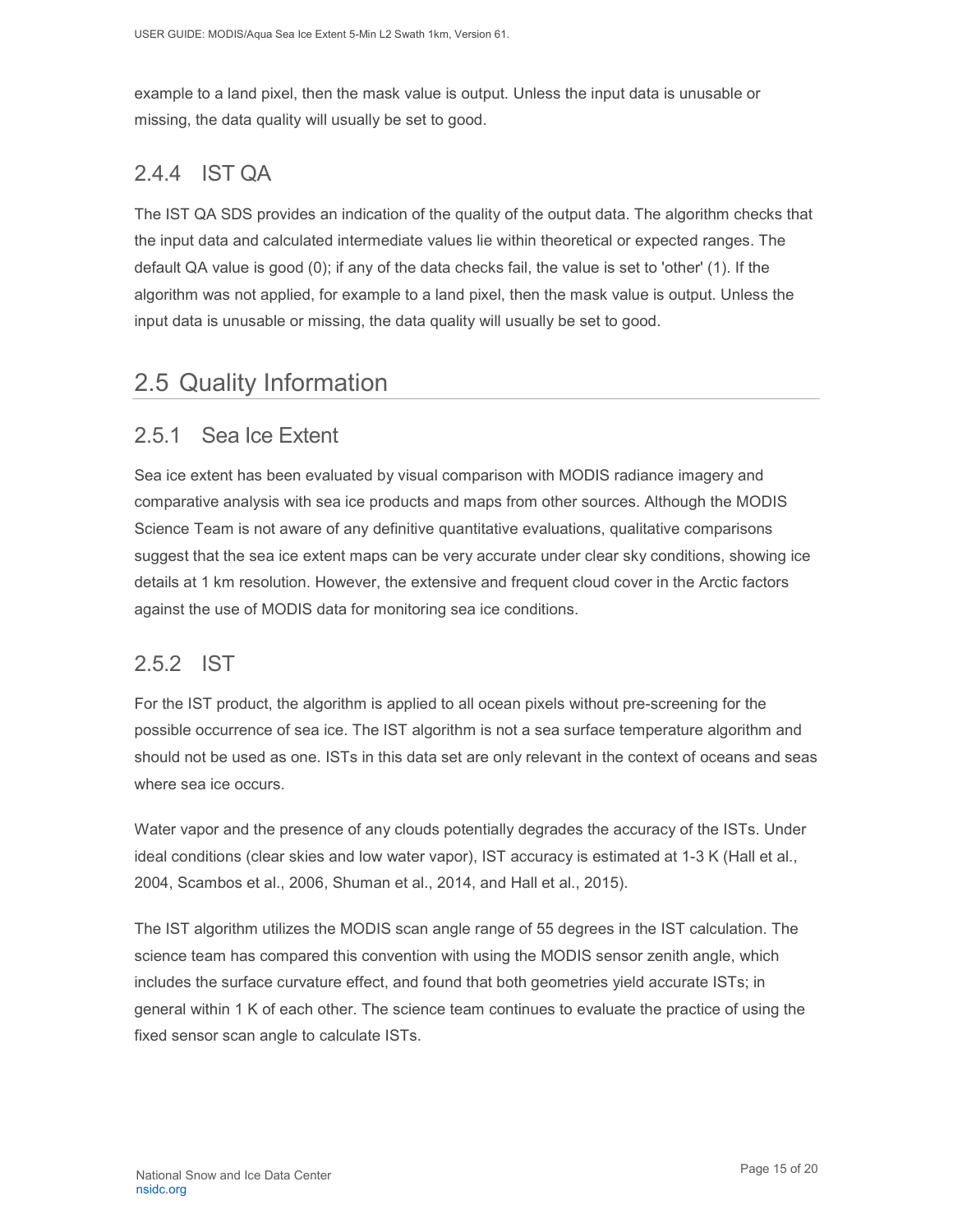### <span id="page-16-0"></span>2.5.3 Sea Ice and IST

For both the sea ice and IST data sets, discriminating between clouds and sea ice is challenging. Clouds are masked using the MOD35\_L2 cloud mask, and thus the accuracy and error of that product's algorithm propagates into MOD29/MYD29. Furthermore, the cloud conservative nature of MOD35 L2 tends to report sea ice as cloud under certain conditions. Users should also be aware that an artifact from the cloud mask product appears in MODIS sea ice data sets. In order to initialize the sea ice background flag, the cloud mask algorithm uses ancillary data with a relatively coarse spatial resolution: 25 km compared with the 1 km cloud mask resolution. This difference in the resolution of the background map sometimes creates artifacts in which cloud edges in the cloud mask have straight lines or 90 degree corners.

#### <span id="page-16-1"></span>2.5.4 Geolocation

Geolocation accuracy is 50 m or less. Geolocation uncertainty is not evident in MODIS Level-2 products when viewed independently. However, when mapped to projections or to other maps, feature mismatches may occur (Lin et al., 2019).

#### <span id="page-16-2"></span>2.5.5 Validation

MODIS sea ice data sets are considered validated at stage 2, meaning that accuracy has been assessed via comparisons with in situ data and other satellite sensors. See the [MODIS Land](https://modis-land.gsfc.nasa.gov/ValStatus.php?ProductID=MOD10/29)  [Team: Validation](https://modis-land.gsfc.nasa.gov/ValStatus.php?ProductID=MOD10/29) web page for details. In addition, the [NASA Goddard Space Flight Center:](https://landweb.modaps.eosdis.nasa.gov/)  MODIS/VIIRS [Land Product Quality Assessment](https://landweb.modaps.eosdis.nasa.gov/) website provides updated quality information for all MODIS land products.

## <span id="page-16-3"></span>2.6 Errors

Anomalies in the input data can propagate to the output. Refer to Table 3 for a list of the MODIS products that are input to the MYD29 algorithm.

### <span id="page-16-4"></span>2.7 Instrumentation

#### <span id="page-16-5"></span>2.7.1 Description

The MODIS instrument provides 12-bit radiometric sensitivity in 36 spectral bands ranging in wavelength from 0.4 µm to 14.4 µm. Two bands are imaged at a nominal resolution of 250 m at nadir, five bands at 500 m, and the remaining bands at 1000 m. A ±55 degree scanning pattern at an altitude of 705 km achieves a 2330 km swath with global coverage every one to two days.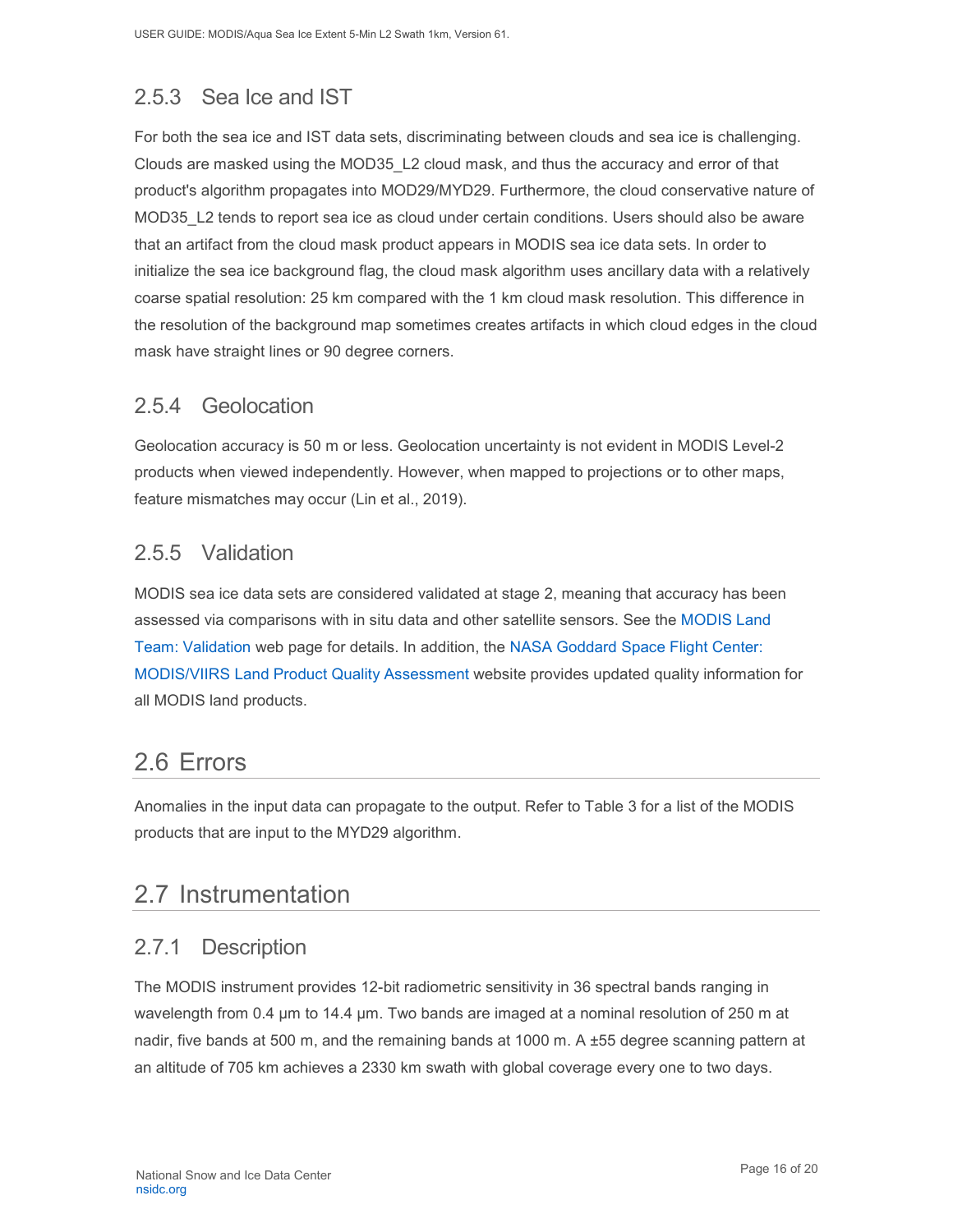The scan mirror assembly uses a continuously rotating, double-sided scan mirror to scan ±55 degrees and is driven by a motor encoder built to operate 100 percent of the time throughout the six-year instrument design life. The optical system consists of a two-mirror, off-axis afocal telescope which directs energy to five refractive objective assemblies, one each for the visible, near-infrared, shortwave infrared, middle-wavelength infrared, and long-wavelength infrared spectral regions.

The MODIS instruments on the Terra and Aqua space vehicles were built to NASA specifications by Santa Barbara Remote Sensing, a division of Raytheon Electronics Systems. Table 5 contains the instruments' technical specifications:

| Variable                   | <b>Description</b>                                                                          |
|----------------------------|---------------------------------------------------------------------------------------------|
| Orbit                      | 705 km altitude, 1:30 p.m. ascending node (Aqua), sun-synchronous, near-<br>polar, circular |
| Scan Rate                  | 20.3 rpm, cross track                                                                       |
| Swath<br><b>Dimensions</b> | 2330 km (cross track) by 10 km (along track at nadir)                                       |
| Telescope                  | 17.78 cm diameter off-axis, afocal (collimated) with intermediate field stop                |
| Size                       | $1.0 \text{ m} \times 1.6 \text{ m} \times 1.0 \text{ m}$                                   |
| Weight                     | 228.7 kg                                                                                    |
| Power                      | 162.5 W (single orbit average)                                                              |
| Data Rate                  | 10.6 Mbps (peak daytime); 6.1 Mbps (orbital average)                                        |
| Quantization               | 12 bits                                                                                     |
| Spatial<br>Resolution      | 250 m (bands 1-2)<br>500 m (bands 3-7)<br>1000 m (bands (8-36)                              |
| Design Life                | 6 years                                                                                     |

| Table 5. MODIS Technical Specifications |  |  |
|-----------------------------------------|--|--|
|-----------------------------------------|--|--|

### <span id="page-17-0"></span>2.7.2 Calibration

MODIS has a series of on-board calibrators that provide radiometric, spectral, and spatial calibration of the MODIS instrument. The blackbody calibrator is the primary calibration source for thermal bands between 3.5 µm and 14.4 µm, while the Solar Diffuser (SD) provides a diffuse, solar-illuminated calibration source for visible, near-infrared, and short wave infrared bands. The Solar Diffuser Stability Monitor tracks changes in the reflectance of the SD with reference to the sun so that potential instrument changes are not incorrectly attributed to changes in this calibration source. The Spectroradiometric Calibration Assembly provides additional spectral, radiometric, and spatial calibration.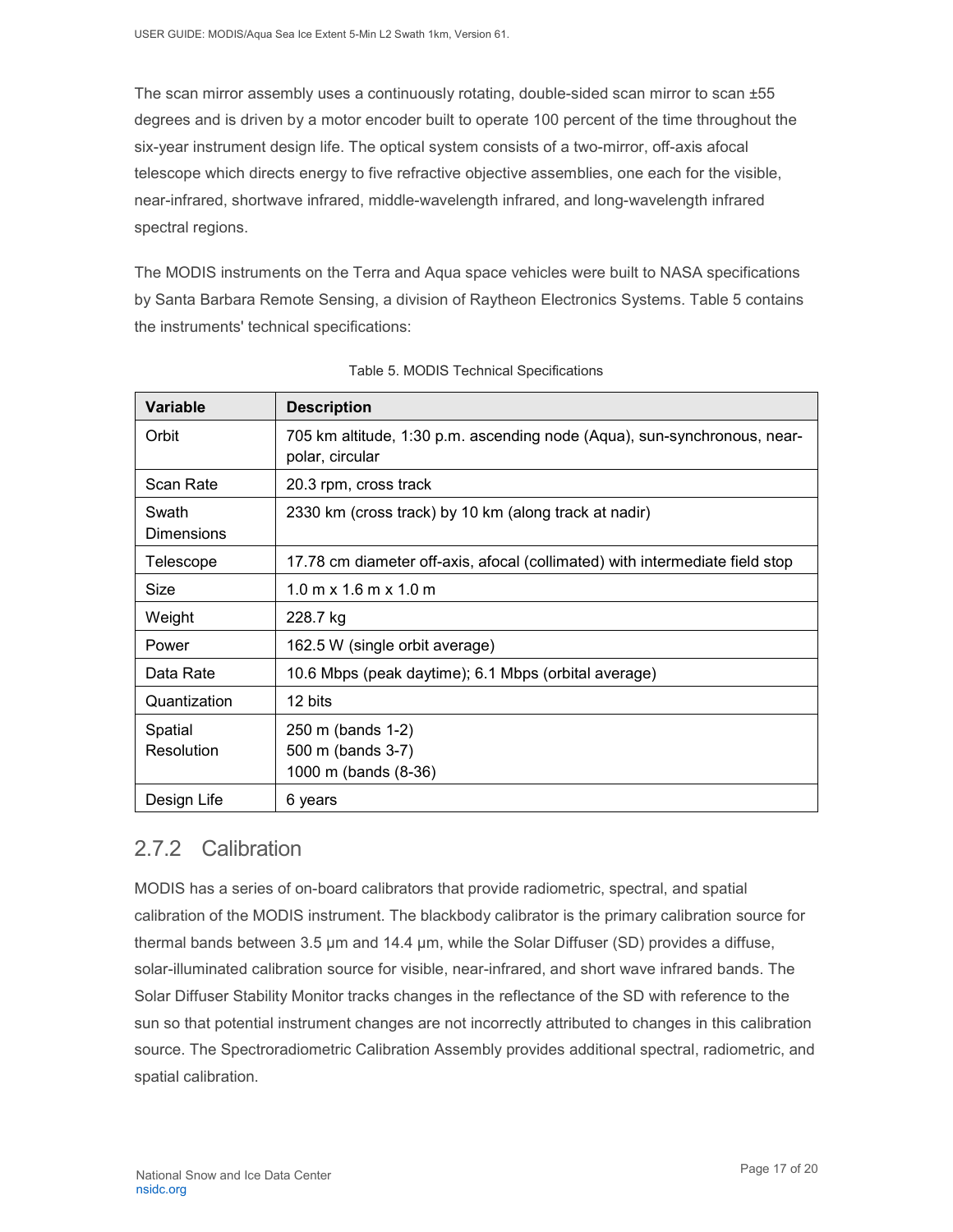MODIS uses the moon as an additional calibration technique and for tracking degradation of the SD by referencing the illumination of the moon since the moon's brightness is approximately the same as that of the Earth. Finally, MODIS deep space views provide a photon input signal of zero, which is used as a point of reference for calibration.

For additional details about the MODIS instruments, see NASA's [MODIS | About](http://modis.gsfc.nasa.gov/about/) Web page.

# <span id="page-18-0"></span>3 SOFTWARE AND TOOLS

The following sites can help you identify the right MODIS data for your study:

- [NASA's Earth Observing System Data and Information System | Near Real-Time Data](http://earthdata.nasa.gov/data/near-real-time-data/rapid-response)
- NASA [Goddard Space Flight Center | MODIS Land Global Browse Images](https://landweb.modaps.eosdis.nasa.gov/cgi-bin/browse/browseMODIS.cgi)
- [MODIS Land Discipline Group \(MODLAND\) Tile Calculator](http://landweb.nascom.nasa.gov/cgi-bin/developer/tilemap.cgi)
- [Tile Bounding Coordinates for the MODIS Sinusoidal Grid](http://modis-land.gsfc.nasa.gov/pdf/sn_bound_10deg.txt)

The following resources are available to help users work with MODIS data:

- [The HDF-EOS to GeoTIFF Conversion Tool \(HEG\)](https://wiki.earthdata.nasa.gov/display/DAS/HEG%3A++HDF-EOS+to+GeoTIFF+Conversion+Tool) can reformat, re-project, and perform stitching/mosaicing and subsetting operations on HDF-EOS objects.
- [HDFView](https://www.hdfgroup.org/downloads/hdfview/) is a simple, visual interface for opening, inspecting, and editing HDF files. Users can view file hierarchy in a tree structure, modify the contents of a data set, add, delete and modify attributes, and create new files.
- [What is HDF-EOS? an NSIDC FAQ](https://nsidc.org/support/faq/what-hdf-eos)
- [The MODIS Conversion Toolkit \(MCTK\) plug-in for ENVI](https://github.com/dawhite/MCTK) can ingest, process, and georeference every known MODIS data set, including products distributed with EASE-Grid projections. The toolkit includes support for swath projection and grid reprojection and comes with an API for large batch processing jobs.

## <span id="page-18-1"></span>4 RELATED WEBSITES

The following resources provide additional information about MODIS Version 6.1 data, including known problems, production schedules, and future plans:

- [The MODIS Snow and Sea Ice Global Mapping Project](http://modis-snow-ice.gsfc.nasa.gov/)
- [NASA LDOPE | MODIS/VIIRS Land Product Quality Assessment](https://landweb.modaps.eosdis.nasa.gov/cgi-bin/QS/new/index.cgi)
- [MODIS Land Team Validation | Status for Snow Cover/Sea Ice \(MOD10/29\)](https://modis-land.gsfc.nasa.gov/ValStatus.php?ProductID=MOD10/29)

# <span id="page-18-2"></span>5 CONTACTS AND ACKNOWLEDGMENTS

#### **George Riggs**

NASA Goddard Space Flight Center (GSFC) Greenbelt, MD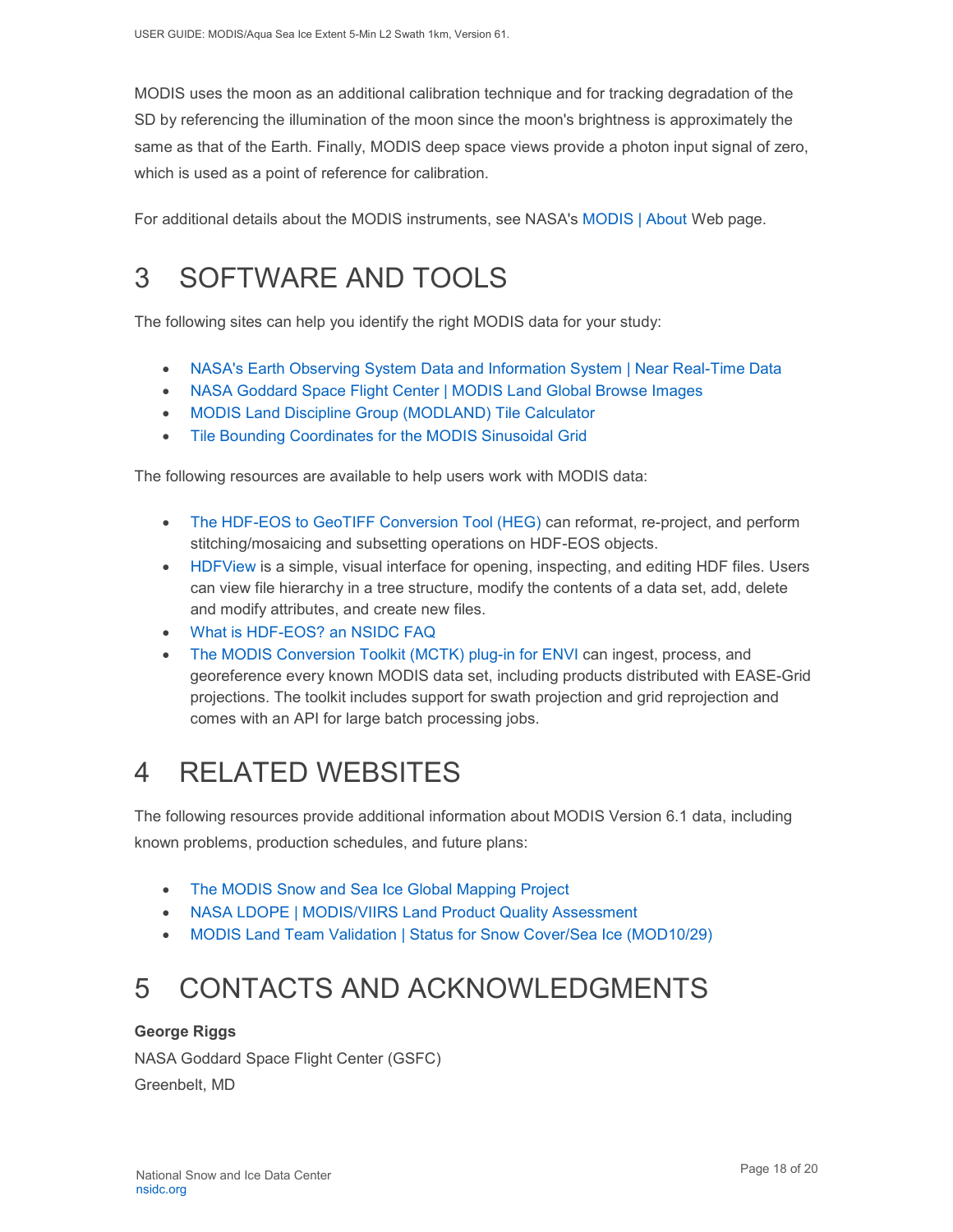USER GUIDE: MODIS/Aqua Sea Ice Extent 5-Min L2 Swath 1km, Version 61.

**Dorothy Hall**  ESSIC / University of Maryland College Park, MD

**Miguel Roman**  NASA Goddard Space Flight Center (GSFC) Greenbelt, MD

## <span id="page-19-0"></span>6 REFERENCES

Hall, D.K., Riggs, G.A. and Salomonson, V.V. 2001. Algorithm Theoretical Basis Document (ATBD) for MODIS Snow and Sea Ice-Mapping Algorithms. [Guide.](https://modis-snow-ice.gsfc.nasa.gov/?c=atbd) NASA Goddard Space Flight Center, Greenbelt, MD.

Hall, D.K., J.R. Key, K.A. Casey, G.A. Riggs, and D.J. Cavalieri. 2004. Sea Ice Surface Temperature Product From MODIS. *IEEE Transactions on Geoscience and Remote Sensing*, 42(5): 1076-1087. [https://doi.org/10.1109/TGRS.2004.825587.](https://doi.org/10.1109/TGRS.2004.825587)

Key, J. R., J. B. Collins, C. Fowler, and R.S. Stone. 1997. High latitude surface temperature estimates from thermal satellite data. *Remote Sensing of the Environment*, 61(2): 302-309. [https://doi.org/10.1016/S0034-4257\(97\)89497-7.](https://doi.org/10.1016/S0034-4257(97)89497-7)

Lin, G., Wolfe, R.E., Zhang, P., Tilton, J.C., Dellomo, J.J. and Bin Tan. 2019. Thirty-six combined years of MODIS geolocation trending. *Proc. SPIE 11127*, Earth Observing Systems XXIV, 1112715. [http://dx.doi.org/10.1117/12.826598.](http://dx.doi.org/10.1117/12.826598)

Masuoka, E., A. Fleig, R.E. Wolfe, and F. Patt. 1998. Key characteristics of MODIS data products. *IEEE Transactions on Geoscience and Remote Sensing* 36(4): 1313-1323. <https://dx.doi.org/10.1109/36.701081>

Riggs, G.A. and D.K. Hall. 2015. MODIS Sea Ice Products User Guide to Collection 6.1. NASA Goddard Space Flight Center, Greenbelt, MD. (See [PDF\)](https://nsidc.org/sites/nsidc.org/files/technical-references/MOD29_C61_UserGuide.pdf)

Scambos, T.A., T.M. Haran, and R. Massom. 2006. Validation of AVHRR and MODIS ice surface temperature products using in situ radiometers. *Annals of Glaciology*, 44:345-351.

Shuman, C.A., D.K. Hall, N.E. DiGirolamo, T.K. Mefford, and M.J. Schnaubelt. 2014. Comparison of near-surface air temperatures and MODIS ice-surface temperatures at Summit, Greenland (2008-2013). *Journal of Applied Meteorology and Climatology*, 53(9):2171-2180. <http://dx.doi.org/10.1175/JAMC-D-14-0023.1>